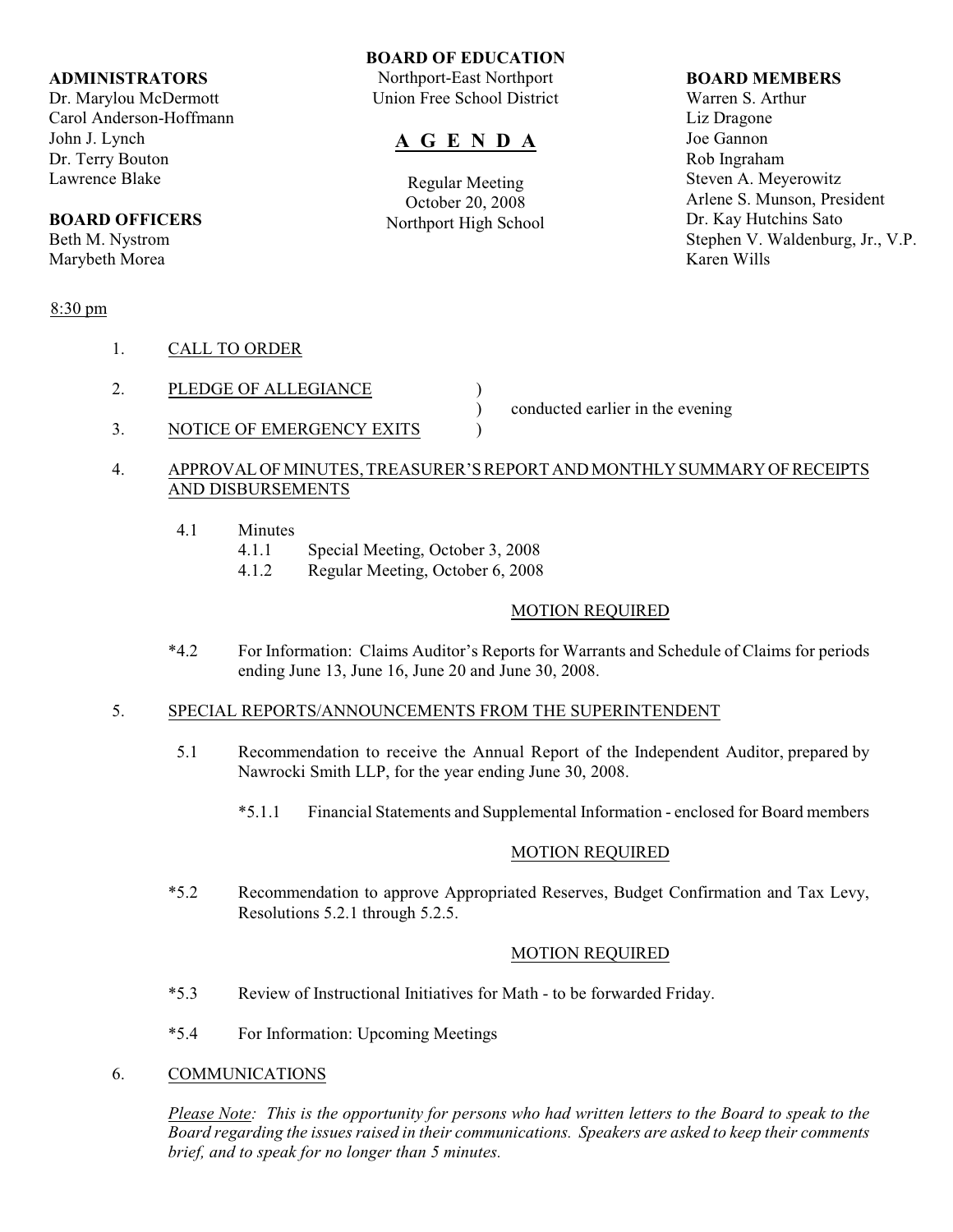There are no letters of communication.

#### 7. PUBLIC PARTICIPATION

*Please Note: Community members are invited to share their questions, comments, or concerns with the school board. When speaking, citizens should state their name and address for the record and limit their presentation to 5 minutes. Where possible, the board will answer factual questions immediately. A written response may be provided when information is not available. If a response would involve discussion of board policy or decisions which might be of interest to citizens not present at the meeting, the board may place the item on a future meeting agenda*.

#### 8. SUPERINTENDENT'S REPORT, GENERAL - FOR BOARD ACTION

8.1 Recommendation to approve the following Personnel Schedules:

| $*8.1.1$ | Schedule A | $\sim$         | Certified Staff                |
|----------|------------|----------------|--------------------------------|
| $*8.1.2$ | Schedule B | $\sim$ $-$     | Non-Instructional Staff        |
| $*8.1.3$ | Schedule C | $\sim$ $-$     | <b>Salary Transfers</b>        |
| $*8.1.4$ | Schedule D | $\sim$         | Extra Pay                      |
| $*8.1.5$ | Schedule J | $\sim$         | Committee on Special Education |
| $*8.1.6$ | Schedule K | $\blacksquare$ | <b>PDC NASA</b>                |
| $*8.1.7$ | Schedule L | $\blacksquare$ | PDC UTN                        |

#### MOTION REQUIRED

- 8.2 Recommendation to approve requestsfor travel for students to countries outside of the United Stated during the 2008-2009 school year (requests enclosed for Board members):
	- \*8.2.1 Germany (April 2009)
	- \*8.2.2 Nicaragua (February 2009)
	- \*8.2.3 Nicaragua (April 2009)

## MOTION REQUIRED

- 8.3 Recommendation to receive for a second reading and adopting revisions to the following policy:
	- \*8.3.1 Policy #9511, *"Pay Rates For: Continuing Education and Recreation Teachers and Temporary, Substitute and Student Non-Instructional Employees"*

## MOTION REQUIRED

#### 9. SUPERINTENDENT'S REPORT, FINANCIAL - FOR BOARD ACTION

9.1 Recommendation to take specified action on the following BIDS:

#### TRANSPORTATION

\*9.1.1 Award - Transportation for District Students Attending Out-of-District Schools

#### CAPITAL PROJECTS - EXCEL

\*9.1.2 Award - Window Replacement at Northport Middle School, Norwood Avenue School and Ocean Avenue School

## MOTION REQUIRED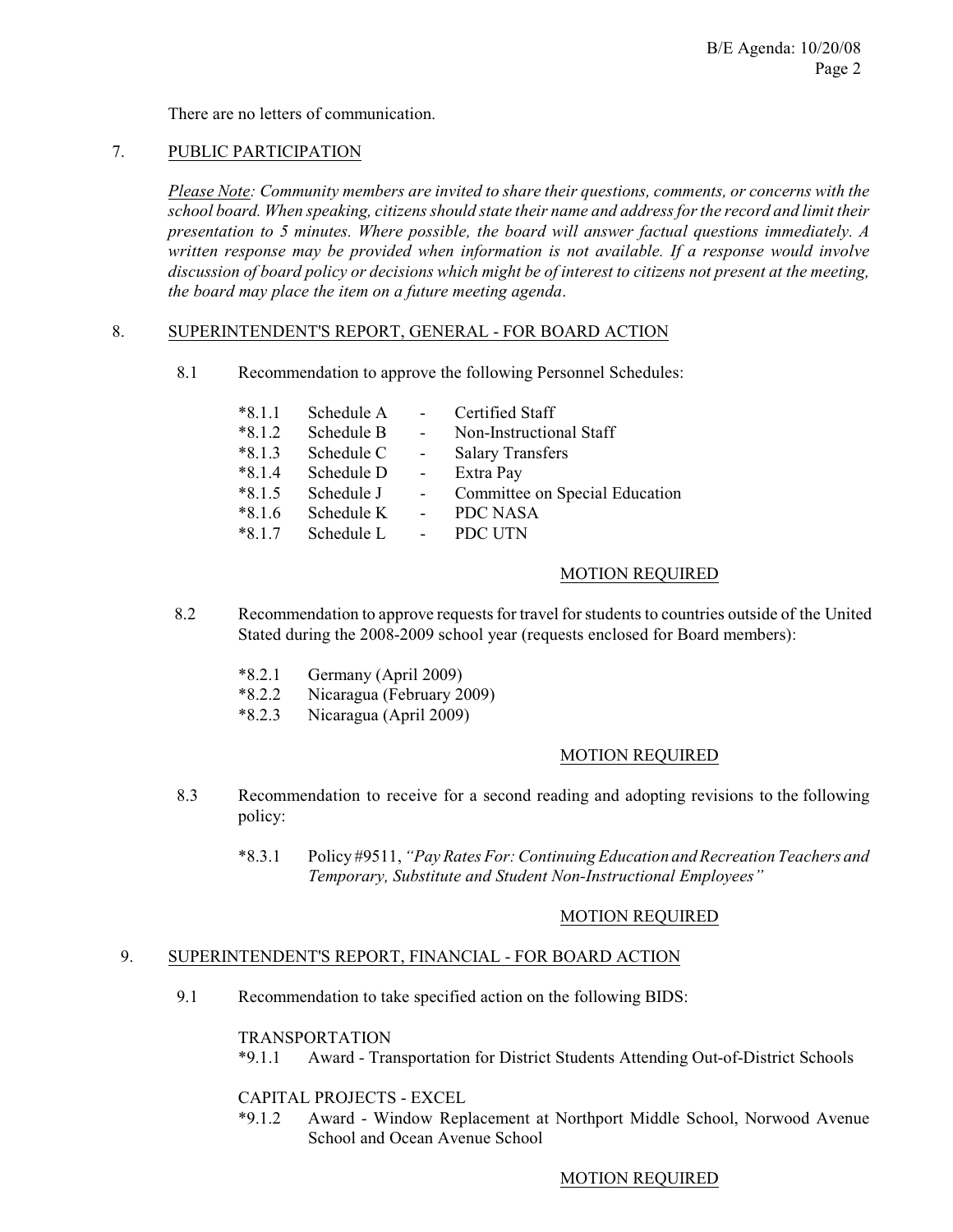\*9.2 Recommendation to approve the attached resolution to join the Town of Huntington Purchasing Cooperative.

## MOTION REQUIRED

- 9.3 Recommendation to authorize the administration to apply for the following Suffolk's Edge Teacher Center Grants:
	- \*9.3.1 \$1,498.00 to be used for fifth grade students at Fifth Avenue Elementary school to purchase new trade books, videos, and computer software.
	- \*9.3.2 \$1,500.00 to be used to create and share interactive social studies lessons for the fourth grade curriculum while incorporating technology.

## MOTION REQUIRED

- 9.4 Recommendation to authorize the administration to apply for the following Starbucks Grant:
	- \*9.4.1 \$1,000.00 to be used for Fifth Avenue Elementary School to purchase books for grade level book carts supporting the District's initiative of Reading Workshop.

## MOTION REQUIRED

- 9.5 Recommendation to receive the following donations to the District:
	- 9.5.1 \$339.87 from Target to Norwood Avenue Elementary School.
	- 9.5.2 \$2,700.00 from Special Education PTA (SEPTA), \$300.00 per building for the building level Special Education department to purchase subject appropriate and reading level appropriate books.

## MOTION REQUIRED

\*9.6 Recommendation to approve transfer of general fund appropriations in the 2008-2009 budget.

## MOTION REQUIRED

## 10. SUPERINTENDENT'S REPORT - FOR INFORMATION ONLY

- \*10.1 Schedule I Home Instruction
- \*10.2 Monthly Revenue & Budget Status Report as of June 30, 2008
- \*10.3 End of Year Transfers of Funds to balance 2007-2008 budget
- \*10.4 School Lunch Profit and Loss Statement for the period July 1, 2007 June 30, 2008

## 11. UNFINISHED BUSINESS

12. NEW BUSINESS